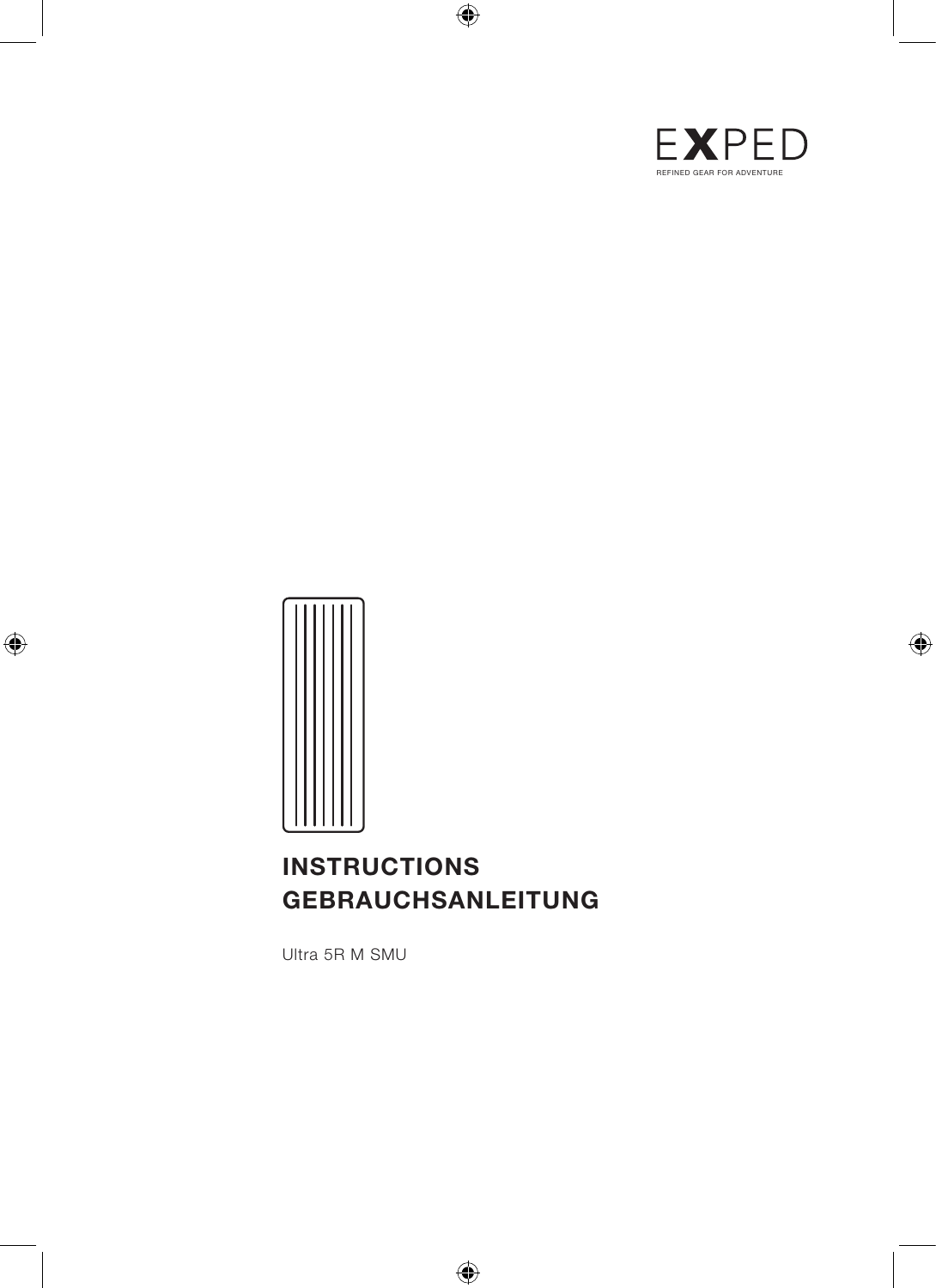# **EXPED MATS | EXPED-MATTEN**

**Thank you for purchasing an EXPED mat. Innovation, quality and refined details distinguish your new mat from all others.** 

**Schön, dass du dich für eine EXPED-Matte entschieden hast. Innovation, Qualität und clevere Details − das zeichnet unsere Matten aus.**



### **Inflate | Aufpumpen**

**EN** Inflate using the included MiniPump or by using a Schnozzel Pumpbag or other EXPED pump (available separately). This maximises the R-Value and lifespan of the mat.

**DE** Zum Aufblasen benutze die mitgelieferte MiniPump oder einen Schnozzel Pumpbag oder eine andere EXPED-Pumpe (separat erhältlich). Das maximiert den R-Wert und die Lebensdauer der Matte.

### **1 Deflate and pack | Luft ablassen und verpacken**

**EN** Watch our video to learn how to easily and quickly deflate and pack your EXPED mat.



**DE** Schau dir unser Video an. Es zeigt dir, wie einfach und schnell deine EXPED-Matte geleert und verpackt wird.

### **Storage and care | Lagerung und Pflege**

**EN** Important: always store the mat with open valves and loosely rolled or layed flat (e.g. under a bed) to maximise lifespan. Store clean, wash with mild soap and water. Do not expose to heat sources. Check valves for debris periodically to ensure a positive seal. Keep away from pets with claws!

**DE** Wichtig: Lagere die Matte immer mit offenen Ventilen und locker gerollt oder flach ausgelegt an einem trockenen Ort. Sauber aufbewahren, ggf. mit milder Seife und Wasser waschen. Nicht mit Wärmequellen in Berührung kommen lassen. Prüfe die Ventile regelmässig auf Verunreinigungen, um eine sichere Abdichtung zu gewährleisten.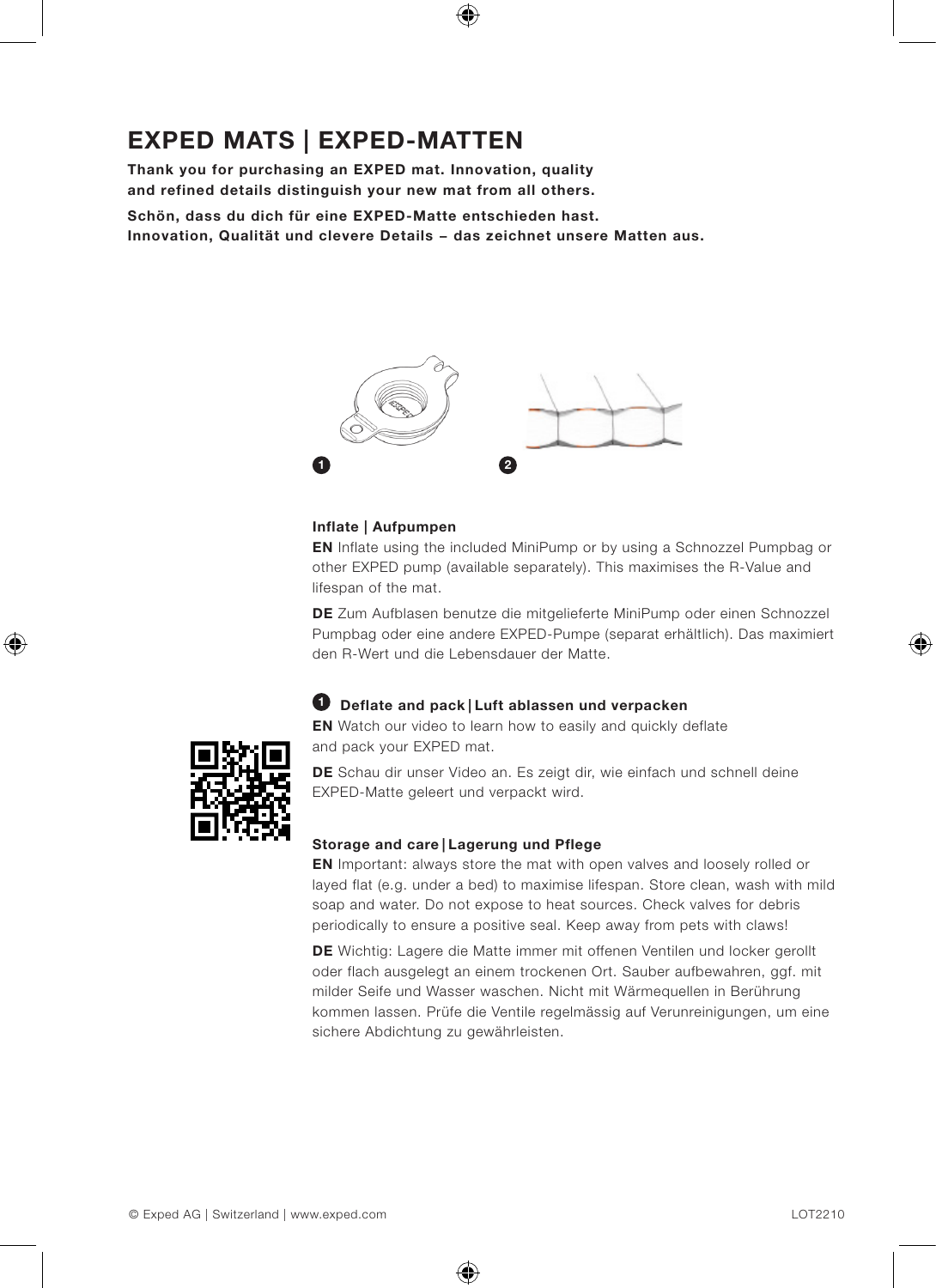

## **2 Synmat Technology**

**EN** An important EXPED innovation: insulation welded to top and bottom of air chambers ensures maximum warmth over the lifetime of the mat.

**DE** Die an die Ober- und Unterseite der Luftkammern geschweisste Isolierung gewährleistet Stabilität und Effizienz über die gesamte Lebensdauer der Matte.

#### **Infant warning | Warnung für Kleinkinder**

**EN** Risk of suffocation for infants of age 0-15 months! lnfants have suffocated on inflatable mattresses. Never place an infant 15 months and younger to sleep on an inflatable mattress. When used by children over 15 months provide at least a shoulder width space between mattress and walls or other vertical objects to avoid entrapment and always keep mattress fully inflated when in use.

**DE** Erstickungsgefahr für Säuglinge im Alter von 0-15 Monaten! Säuglinge sind schon auf aufblasbaren Matratzen erstickt. Lege nie einen Säugling bis 15 Monate zum Schlafen auf eine aufblasbare Matte. Bei der Verwendung durch Kinder über 15 Monate muss mindestens ein schulterbreiter Abstand zwischen der Matte und Wänden oder anderen vertikalen Gegenständen eingehalten werden, um ein Einklemmen zu vermeiden und die Matte muss immer vollständig aufgeblasen sein.